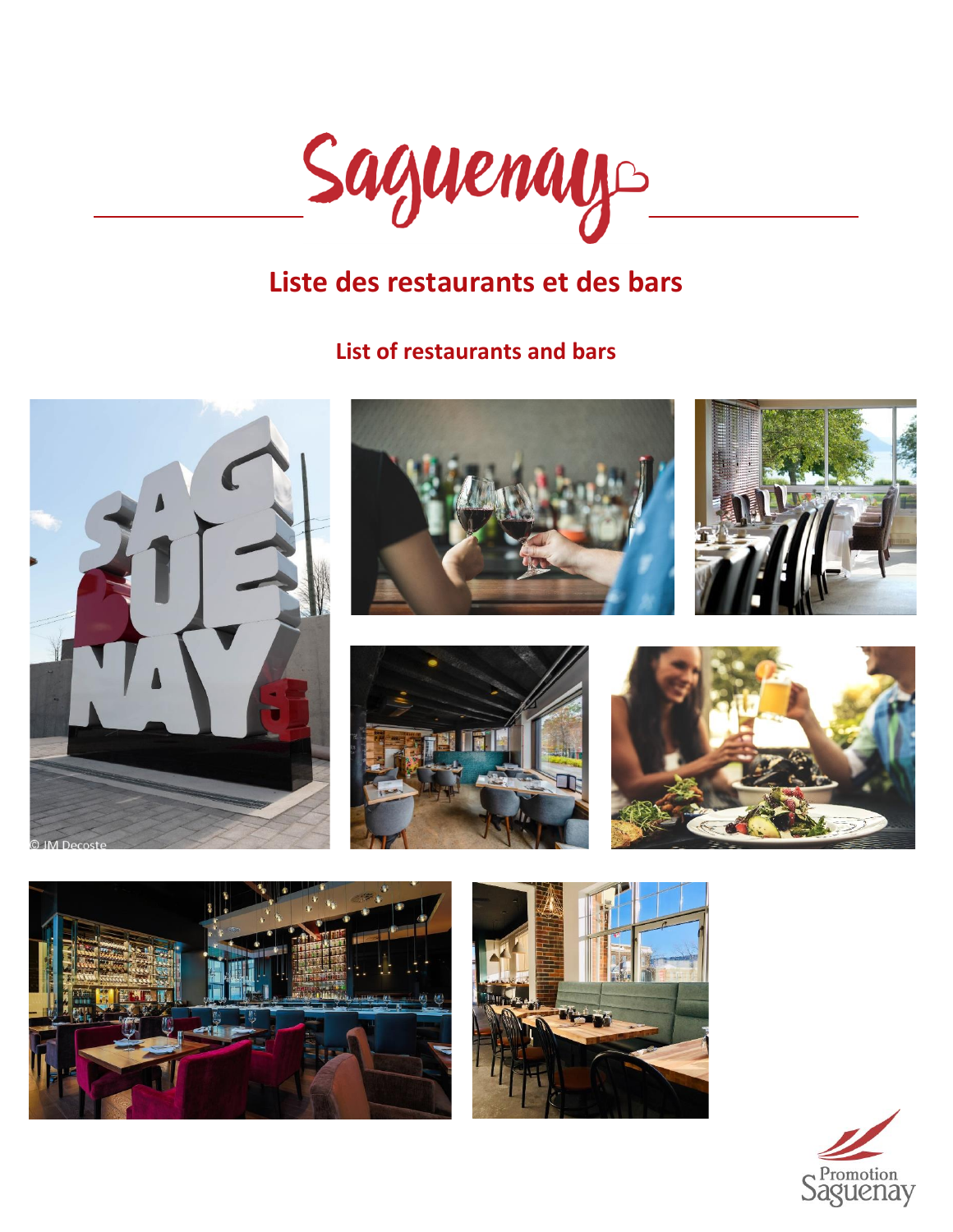**SAVEURS RÉGIONALES - GASTRONOMIE FINE CUISINE & LOCAL PRODUCTS**

**Bistro D** 375, Racine E | 418 973-4666 Fine cuisine du marché Fresh market cuisine

**Le Bobovore**  66, Racine O | 418 602-1652 Fine cuisine cinq services | Sur réservation 5-course meal | Reservation needed

**Café Cambio micro-brûlerie – bistro culturel** 414, Racine E | 418 549-7830 Café équitable, repas santé, produits bio, petit-déjeuner Fair-trade coffee, healthy meals, organic products, breakfast

**Restaurant La Cuisine** 387- A, Racine E | 418 698-2822 Fine cuisine européenne Fine European dining

**RESTAURANT-BAR & MICROBRASSERIE BAR RESTAURANT & MICROBREWERIE**

**L'Assorti** 461, Racine E | 418 693-1313 Restaurant à l'ardoise formule entrée et plat principal | Fresh Market Food

**La Tour à bières**  517, Racine E | 418 545-7272 Microbrasserie, mets populaires, pizza, produits régionaux | Souper seulement Microbrewery, popular meals, pizzas, local products | Dinner only

**Maria Maria buvette Mexicaine** 449, Racine E | 418 602-3888 Plats traditionnels mexicains Authentic mexican food and beverages **Restaurant Inter – Hôtel Chicoutimi** 460, Racine E | 418 690-5129

Cuisine du monde, pizza gourmet International cuisine, gourmet pizza

**Rouge Burger Bar – Hôtel Chicoutimi** 460, Racine E | 418 690-5029 Produits locaux : créez votre burger! |

Écrans géants | Souper seulement Local products: create your own gourmet burger! | Large TV screens | Dinner only

**GRILLADES & FRUITS DE MER GRILL & SEAFOOD**

**Chez Georges** 433, Racine E | 418 543-2875 Pâtes, poulet BBQ, côtes levées | Livraison Pasta, BBQ chicken, ribs |Delivery

**L'Entre-Côte Riverin** 260, Riverin | 418 543-3178 Apportez votre vin | Bring your own wine

**Poulet Fru** 260, Riverin | 418 543-3178 Poulet frit| Livraison seulement | Fried chicken | Delivery only

**CUISINE EUROPÉENNE**

**EUROPEAN CUISINE**

**Bistro Café Summum** 250, Racine E | 418 544-0000 Burgers, tartares, pizzas fines, petitdéjeuner, cafés spécialisés Burgers, tartars, gourmet pizzas, breakfast, coffee

# Centre-ville | D*owntown*

**L'Gros Luxe**

383, Racine Est | 418 973-7227 Mets populaires, cuisine végétarienne, petit-déjeuner Burgers, tartars, vegetarian options, breakfast

**Mikes** 425, Racine E | 418 690-3030 Cuisine italienne, pâtes, pizzas | Livraison Italian cuisine, pasta, pizzas | Delivery

**La Parizza – LP** 337, Racine E | 418 973-9732 Pizzeria artisanale Gourmet pizzas, dessert pizzas

**Le Panier – Cellier et comptoir** 337, Racine E | 418 973-9732

**Le Patio LP** 337, Racine E | 418 973-9732

**La Piazzetta**  412, du Saguenay E | 418 549-4860 Cuisine italienne, fines pizzas, pâtes Italian cuisine, gourmet pizzas, pasta

**CUISINE ORIENTALE** 

**ASIAN CUISINE** 

**La Maison Khmère** 122, Jacques-Cartier E | 418 693-9306 Fine cuisine cambodgienne, vietnamienne, thaï | Souper seulement | \*Apportez votre vin Cambodian, Vietnamese and Thai cuisine |Dinner only | \*Bring your own wine

**Pâtisserie QueBeclava** 83, Racine Est | 514 262-1536 Pâtisserie de Baklavas | Bakalva pastry shop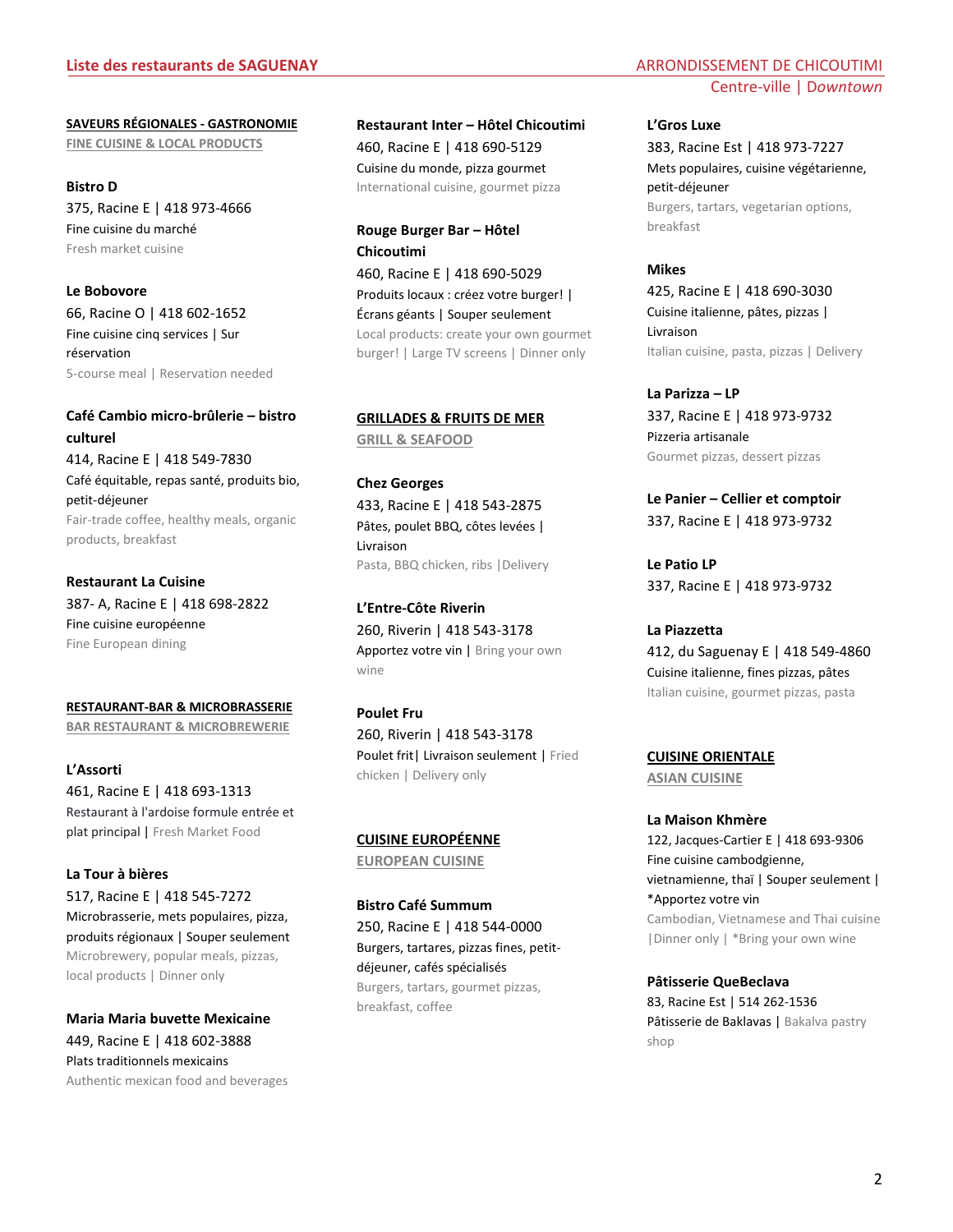**Temaki Sushi Bar** 317, Racine E | 418 543-4853 Souper seulement | Dinner only

**Restaurant Dar Salma** 76, du Saguenay E | 418 973-3535- 1500 Cuisine libanaise, cuisine marocaine Lebanese cuisine, Moroccan cuisine

**Bengale** 327, Racine E Fine cuisine indienne | Fine Indian cuisine

**Bols et Poké** 367, Racine E | 418 696-9331 Bols poké | Poke bowls

**CAFÉ & SANDWICHERIE COFFEE SHOP & SANDWICH**

**Café Croissant**  406, Racine E | 418 545-7211

**Café du Palais** 255, Racine E | 418 545-3600

**Passion Café** 80, Racine E | 418 973-9731 (Fermé temporairement)

**Pâtisserie Ladouche** 455, Racine E | 418 602-1271 Boulangerie, restaurant, café, viennoiseries | French pastries, coffee shop, bakery

**La Sandwicherie du Bistro D** 381, Racine Est| 418 973-4668

**Starbucks Café** 430, Racine E | 418 973-5700

**Café Mathéo** 367, Racine E | 418 696-9331 **Subway** 180, Racine E | 418 690-9191

**La Théière à l'Envers, Maison de Thé** 150, Racine E | 418 973-1269 Thés, tisanes, pâtisseries Teas, herbal teas, pastries

**RÔTISSERIE & PIZZÉRIA BBQ CUISINE & PIZZÉRIA**

**Pizzapro Chicoutimi** 428, Sainte-Anne | 418 543-4485 Livraison | Delivery

**Rodi Resto-Pizzéria** 42, Racine E | 418 693-6693 Livraison | Delivery

**Sorrento Pizzeria** 342, Sainte-Anne | 418 543-3198 Buffet, brunch du dimanche | Livraison Lunch buffet, brunch on Sunday | Delivery

**CUISINE QUÉBÉCOISE REGIONAL CUISINE**

**Auberge Le Parasol** 1287, du Saguenay E | 418 543-7771 Cuisine française et régionale French and local cuisine

**Café Mont-Royal** 6, Jacques-Cartier E | 418 543-6427 Petit-déjeuner, menu du jour Breakfast, daily menu

**Resto Joachim** 34, Price O | 418 543-0899 Restauration rapide Fast food

# Centre-ville | D*owntown*

**Le Smokey** 373, Sainte-Anne | 418 973-6100 Smoked meat, pizzas, sous-marins, salades Smoked meat sandwiches, pizzas, subs, salads

#### **BARS | BARS**

**Bar Auberge Centre-Ville** 104, Jacques-Cartier E |418 543- 0253

**Bar Le Flirt** 82, Jacques-Cartier E | 418 543-7878

**Billard Centre-Ville** 68, Racine E | 418 693-1676

**Bistro Ste-Marthe – Hôtel du Parc** 167, Bossé | 418 543-0003

**Taverne Racine / Le Corner** 422, Racine Est | 418 544-2345

**Le Vertige – Hôtel du Fjord** 241, Morin | 418 543-1538

**L'Appartement Bar Ambiance** 385, Racine E

**La Nuit Des Temps** 377, Racine E | 418 376-8555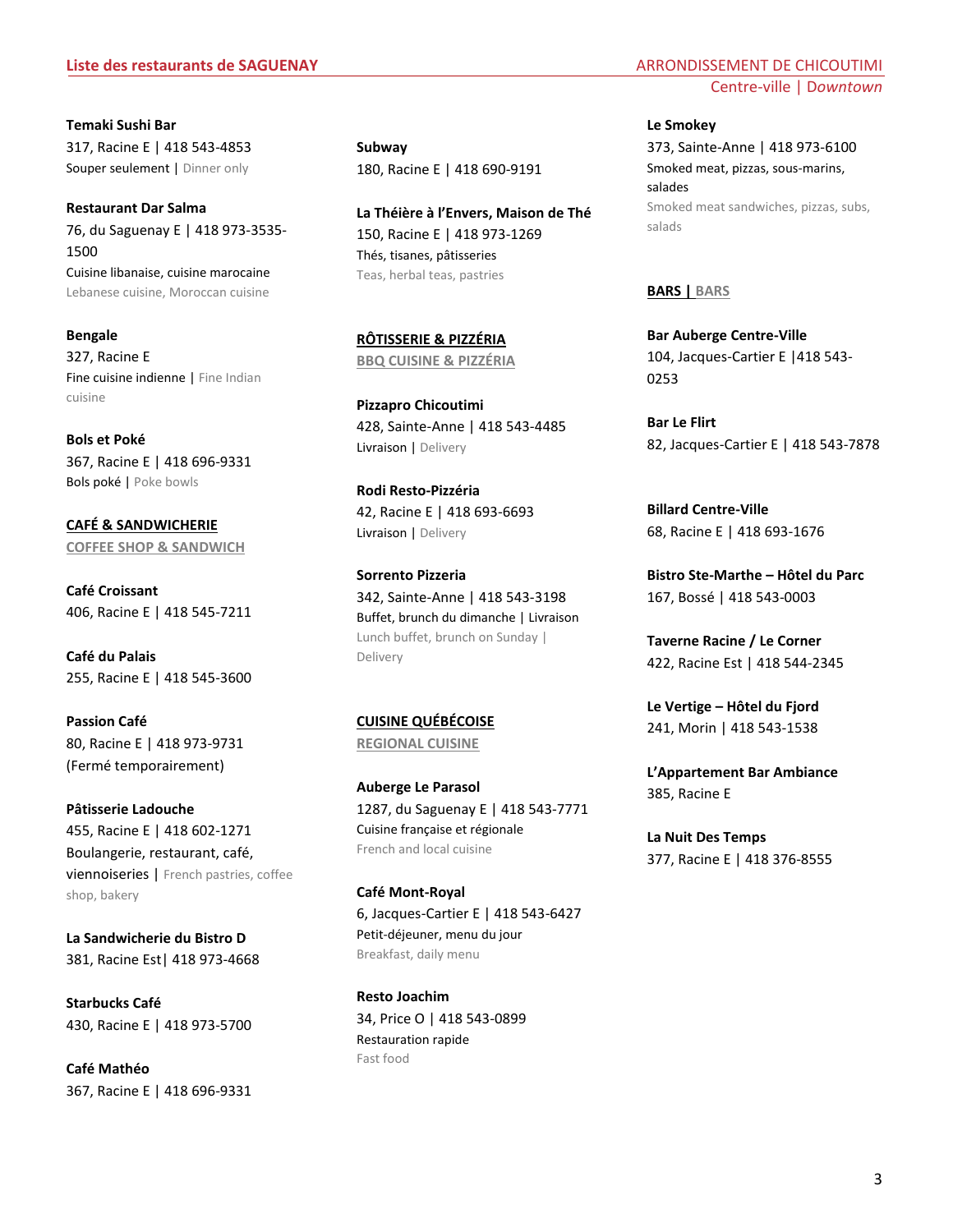**RESTAURANT-BAR & MICROBRASSERIE BAR RESTAURANT & MICROBREWERIE**

#### **Bistro du Fjord**

620, Saint-Thomas | 418 696-3636 Mets populaires, pizza | Écrans géants, table de billard, karaoké, terrains de volleyball

Popular meals, pizzas | Large TV screens, pool table, DJ, karaoke, volleyball courts

**Bistro resto le Pier-Ale – Place du Royaume** 1401, Talbot | 418 543-1394 Mets populaires | Popular meals

#### **La Cage brasserie sportive**

1611, Talbot | 418 698-8611 Grillades, poulet BBQ, côtes levées | Écrans géants Grill, BBQ chicken, ribs, large TV screens

**Restaurant-bar Le Stade** 989, Talbot | 418 549-6119 Mets populaires, grillades, cuisine italienne, fruits de mer | Écrans géants Popular meals, grill, Italian cuisine, seafood | Large TV sreens

**L'USINE Labrasserie – Voie Maltée** 220, Des Laurentides | 418 696-6887 Microbrasserie, cuisine du marché Microbrewery, fresh market cuisine

**La Voie Maltée**  777, Talbot | 418 549-4141 Microbrasserie, cuisine du marché, bar | Microbrewery, fresh market cuisine, bar

**GRILLADES & FRUITS DE MER GRILL & SEAFOOD**

**Boefish** 1303, Talbot | 418 615-1444 Haut de gamme, steaks, poissons méditerranéens Fine Dining restaurant, steaks, Mediterranean fish

**Casa Grecque** 1730, Talbot | 418 549-5499 Cuisine grecque, brunch du dimanche | \*Apportez votre vin Greek cuisine, brunch on Sunday | \*Bring your own wine

**La Belle & La Bœuf – Burger Bar** 1333, Talbot | 418 222-5050 Burgers, poutines, poke bols et tartares Burgers, poutines, poke bowls and tartars

**Le Légendaire – Hôtel Le Montagnais** 1080, Talbot | 418 543-6120 Cuisine populaire et régionale, | Verrière avec vue sur les monts Valin Popular and local cuisine| Room with a view of the Monts Valin

**Resto Roberto** 1378, Saint-Paul | 418 543-2139 Pâtes, pizzas, poulet | Pasta, pizzas, chicken

**Le Tremblay – Hôtel La Saguenéenne** 250, des Saguenéens | 418 543-2442

Cuisine du monde | International cuisine

**Au Vieux Duluth** 2203, Talbot | 418 690-2454 Cuisine grecque | \*Apportez votre vin Greek cuisine | \*Bring your own wine

**CUISINE AFRICAINE AFRICAN CUISINE**

**Bar Resto Le Baobab** 767, rue Alma | 418 973-5611

**CUISINE EUROPÉENNE EUROPEAN CUISINE**

**Pacini** 1775, Talbot | 418 549-1931 Cuisine italienne, bar à pain, petitdéjeuner Italian cuisine, bread bar, breakfast

**Vanellis – Place du Royaume** 418 545-4954 Cuisine italienne, restauration rapide Italian cuisine, fast food

**CUISINE MEXICAINE MEXICAN FOOD**

**Quesada – Burritos & Tacos** 1212, Talbot | 418 973-9799 Cuisine Tex-Mex Tex-Mex food

**CUISINE ORIENTALE ASIAN CUISINE** 

**Aki Sushi /Aki Thaï** 961, Talbot | 418 615-1254

**Shogun Sushi** 1915, Talbot | 418 549-1888 Sushi à volonté| all you can eat sushi

**Sushi Shop** 1611, Talbot | 418 543-2727 Place du Royaume | 418 543-9090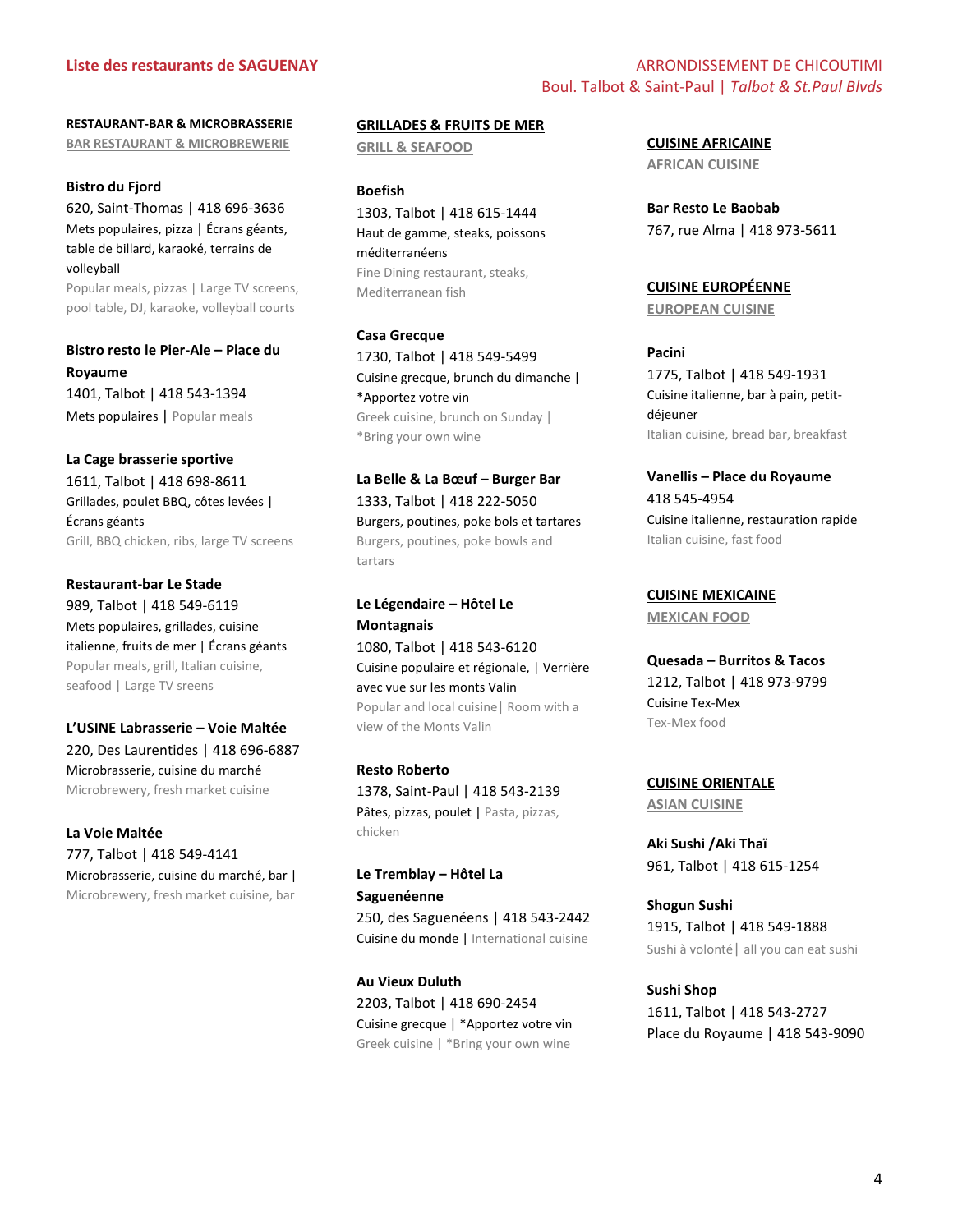**Thaï Express** 1611, Talbot | 418 543-9090 Place du Royaume | 418 698-2798

**Tiki Ming – Place du Royaume** 418 543-0732 Mets chinois | Chinese buffet

**Yuzu Sushi** 1446, Talbot | 418 543-5522 625, Boul. Sainte-Geneviève | 418 545-7680

**CAFÉ & SANDWICHERIE COFFEE SHOP & SANDWICH**

**Café Dépôt – Place du Royaume** 418 545-1757

**Cultures – Place du Royaume** 418 549-6419

**Nélia** 1130, Talbot | 418 602-0533

**Starbucks Café** 1401, Talbot | 581 222-5055 Place du Royaume

**Subway**  1120, Talbot | 418-693-6093 1500, Saint-Paul | 418 543-2321 Place du Royaume | 418 543-4565 3005, rue Plein-Air | 418 973-2103

**Tim Hortons** 1494, Talbot | 418 696-3158 1997, Talbot | 418 973-3793 1750, Saint-Paul | 418 549-7276 Place du Royaume | 418 698-2798

**RÔTISSERIE & PIZZÉRIA BBQ CUISINE & PIZZÉRIA** **Normandin** 805, Talbot | 418 698-8877 Pizza, petit-déjeuner | Livraison Pizza, breakfast | Delivery

**Pizzaioli** 981, Talbot | 418 973-5122 Pizzas fines, cuisson sur feu de bois Gourmet pizza, wood-fired pizza

**Resto Thibeault Express** 1277, des Champs-Élysées 418 690-8989 Poulet frit | Livraison Fried chicken| Delivery

**Rôtisserie Saint-Hubert** 939, Talbot | 418 545-4104 Livraison | Delivery

**Rôtisserie Scores** 1870, Talbot | 418 543-3000 Sandwichs, bar à soupe, salades Sandwiches, salad and soup bar

**Benny&Co.** 860, rue d'Alma | 418-579-4999 Poulet frit | Livraison Fried chicken| Delivery

**CUISINE QUÉBÉCOISE REGIONAL CUISINE**

**Ben & Florentine – Place du Royaume** 418 973-7060 Petit-déjeuner, menu midi Breakfast, lunch menu

**Mini-Supermarché Bienvenue** 950, Bégin | 418 690-1404 1476, Saguenay | 418 545-2409 Mets populaires | Popular meals

**Liste des restaurants de SAGUENAY** ARRONDISSEMENT DE CHICOUTIMI Boul. Talbot & Saint-Paul | *Talbot & St.Paul Blvds*

> **Chez Annie Resto Saint-Paul** 1660, Saint-Paul |418 545-6080 Petit-déjeuner, menu du jour Breakfast, daily menu

**Chez Clou** 489, de La Réserve | 418 545-8529 Service rapide, menu du jour Fast food, daily menu

**Coco Frutti** 1324, Talbot | 418 973-4053 Petit-déjeuner, menu midi Breakfast, lunch menu

**Cora Déjeuner** 1611, Talbot | 418 545-2672 Petit-déjeuner, menu midi Breakfast, lunch menu

**Eggsquis Chicoutimi** 1414, Talbot | 581 654-1555 Petit-déjeuner, menu midi Breakfast, lunch menu

**Resto-Pub Le Valin** 3665, Talbot | 418 545-4912 Mets populaires | Popular meals

**Québec Resto** 388, des Saguenéens | 418 690-1311 Mets populaires | Popular meals

**Restaurant Bersimis** 1260, Bersimis | 418 545-6535 Petit-déjeuner, menu du jour Breakfast, daily menu

**Restaurant Malraux** 274, Malraux | 418 693-0543 Menu du jour | Daily menu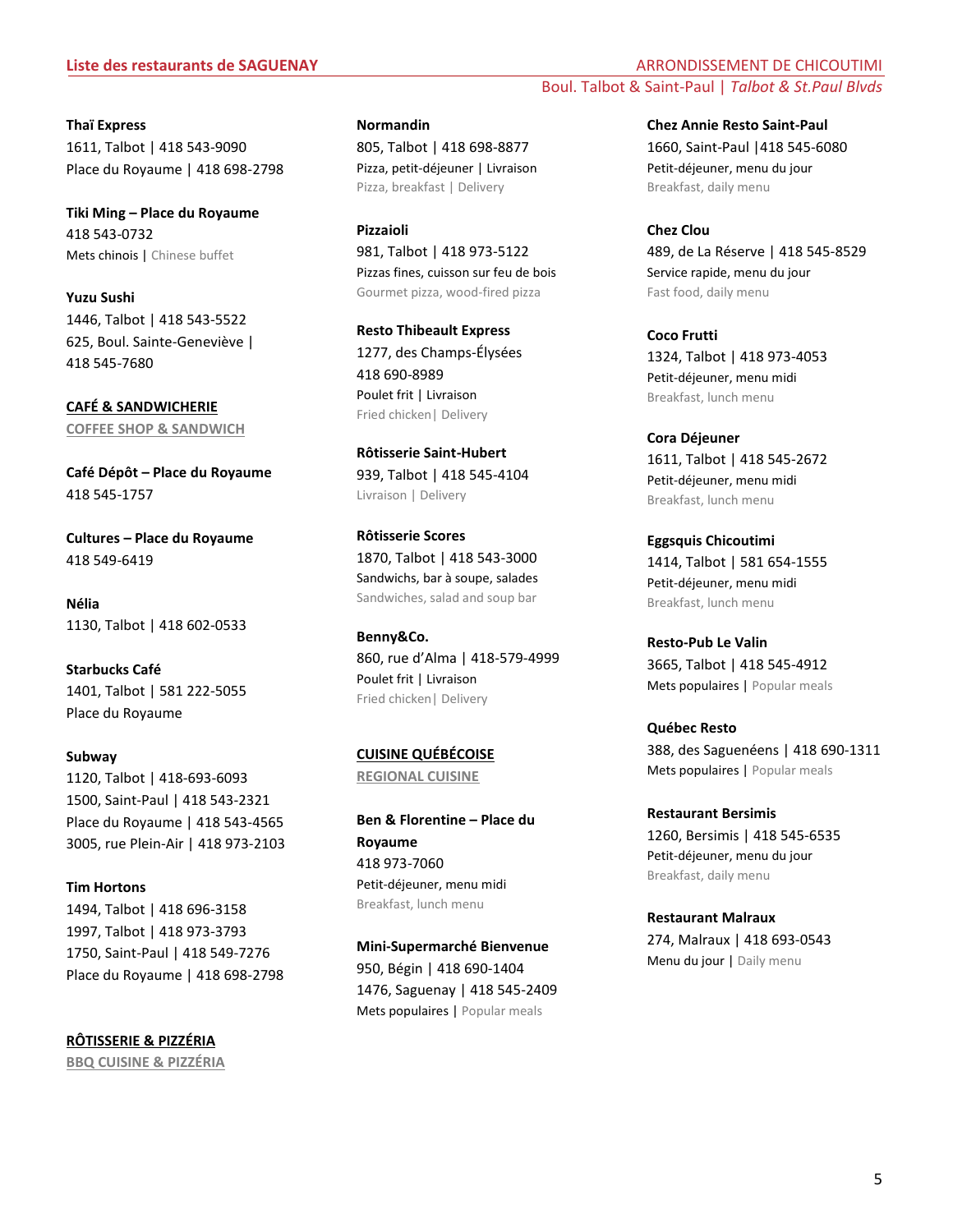### **Liste des restaurants de SAGUENAY** ARRONDISSEMENT DE CHICOUTIMI

Boul. Talbot & Saint-Paul | *Talbot & St.Paul Blvds*

#### **RESTAURATION RAPIDE**

**FAST FOOD**

**A&W** 1025, Talbot | 418 543-6527 **Resto pub L'Illusion** 2172, Saint-Paul | 418 545-6868

797, Talbot | 418 543-2662

**Dooly's**

**Burger King** 1020, Université E | 418 696-3221

**McDonald's** 999, Talbot | 418 545-3593 1312, Saint-Paul | 418 543-1110 Place du Royaume | 418 543-3701

**Poulet Frit Kentucky** 774, Talbot | 418 549-0811 Place du Royaume | 418 698-0453

**Resto Club Costco** 2500, Talbot | 418 696-111

**Super Frite – Place du Royaume** 418 543-4319

**Mr. Pretzels – Place du Royaume**

**La Crémière - Place du Royaume**

**M. Souvlaki - Place du Royaume**

**BARS | BARS**

**Bar Benjy** 1435, du Saguenay E | 418 545-8249

**Bar L'Éclipse – Hôtel Le Montagnais**  1080, Talbot | 418 543-1521

**Bar St-Hubert** 939, Talbot | 418 545-4104

**Café- Bar L'Envol**  2406, Saint-Dominique | 418 547- 9579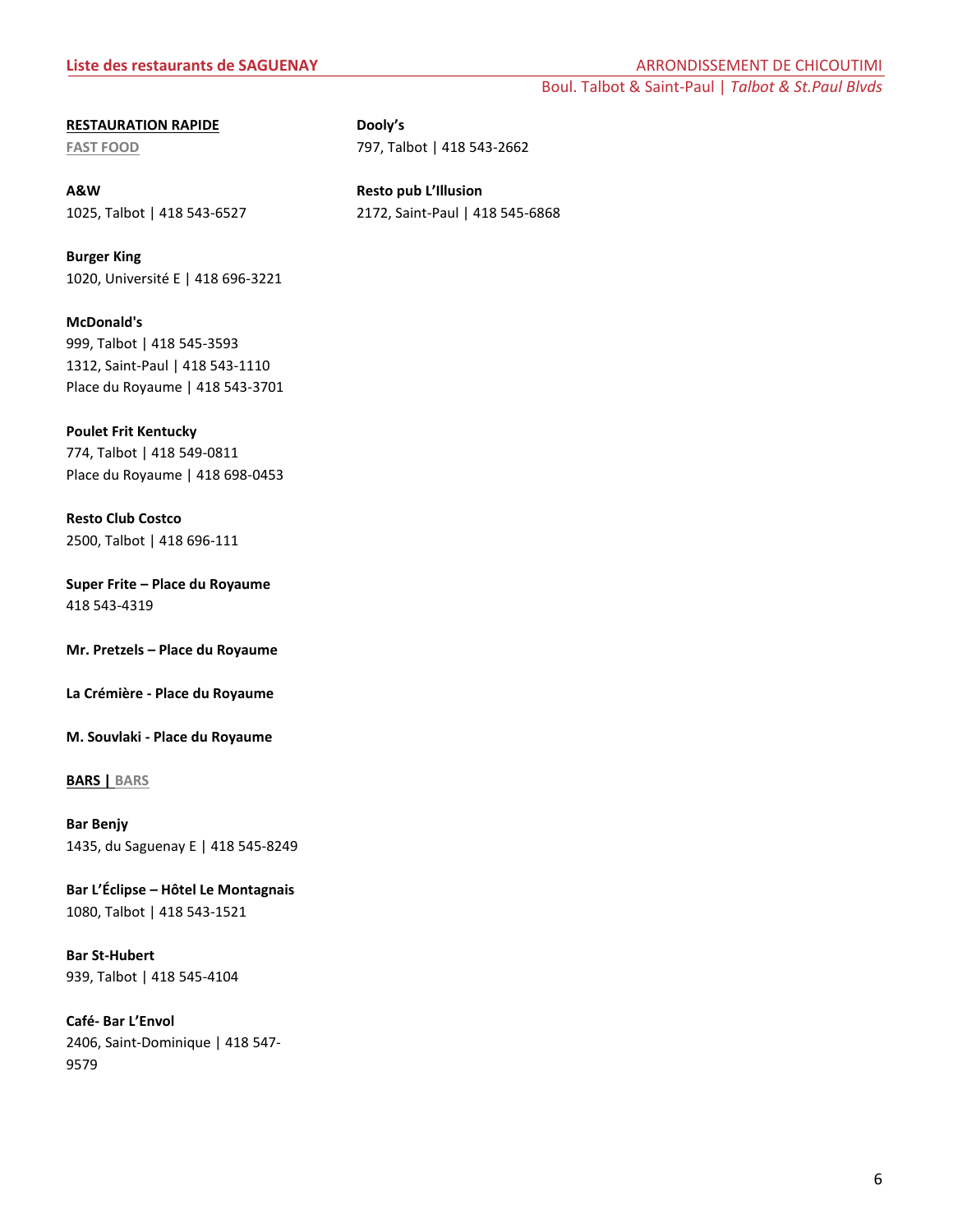**CUISINE ORIENTALE** 

**ASIAN CUISINE** 

**Restaurant Panda Royal** 907, Sainte-Geneviève | 418 543- 7774 Mets chinois | Pour emporter ou livraison seulement | Chinese cuisine | Take-out or delivery only

**CAFÉ & SANDWICHERIE COFFEE SHOP & SANDWICH**

**Subway** 1185, Sainte-Geneviève | 418 543- 9421

**Tim Hortons** 1050, boul. Sainte-Geneviève | 418 549-9220 2070, Boul de Tadoussac | 418 696- 0324

**RÔTISSERIE & PIZZÉRIA BBQ CUISINE & PIZZÉRIA**

**Pizza d'Or** 2159, Roussel | 418 698-6698 Livraison | Delivery

**Pizza Salvatore** 1185, Sainte-Geneviève | 418 696- 0010 Livraison | Delivery

**CUISINE QUÉBÉCOISE REGIONAL CUISINE**

**Bouffe et Plus** 884, Sainte-Geneviève | 418 543- 1177 Mets populaires | Popular meals

**La Bonne Patate** 262, Sainte-Geneviève | 418 543- 6498 Mets populaires | Popular meals

**Restaurant Roussel** 2151, Roussel | 418 690-0556 Petit-déjeuner, menu du jour Breakfast, daily menu

**Le Trio** 2184, Roussel | 418 698-1063 Petit-déjeuner, menu du jour Breakfast, daily menu

**RESTAURATION RAPIDE FAST FOOD**

**McDonald's** 717, Sainte-Geneviève | 418 696-5017

**Poulet Frit Kentucky** 466, Sainte-Geneviève | 418 549- 4577

## **BARS | BARS**

**Bar La Chandelle** 2045, Tadoussac | 418 543-5653 Table de billard, karaoké | Pool tables, karaoke

**Dooly's** 2177, de Tadoussac | 418 545-9722

**Bar Terrasse Ste-Anne** 453, Sainte-Geneviève | 418 543- 3823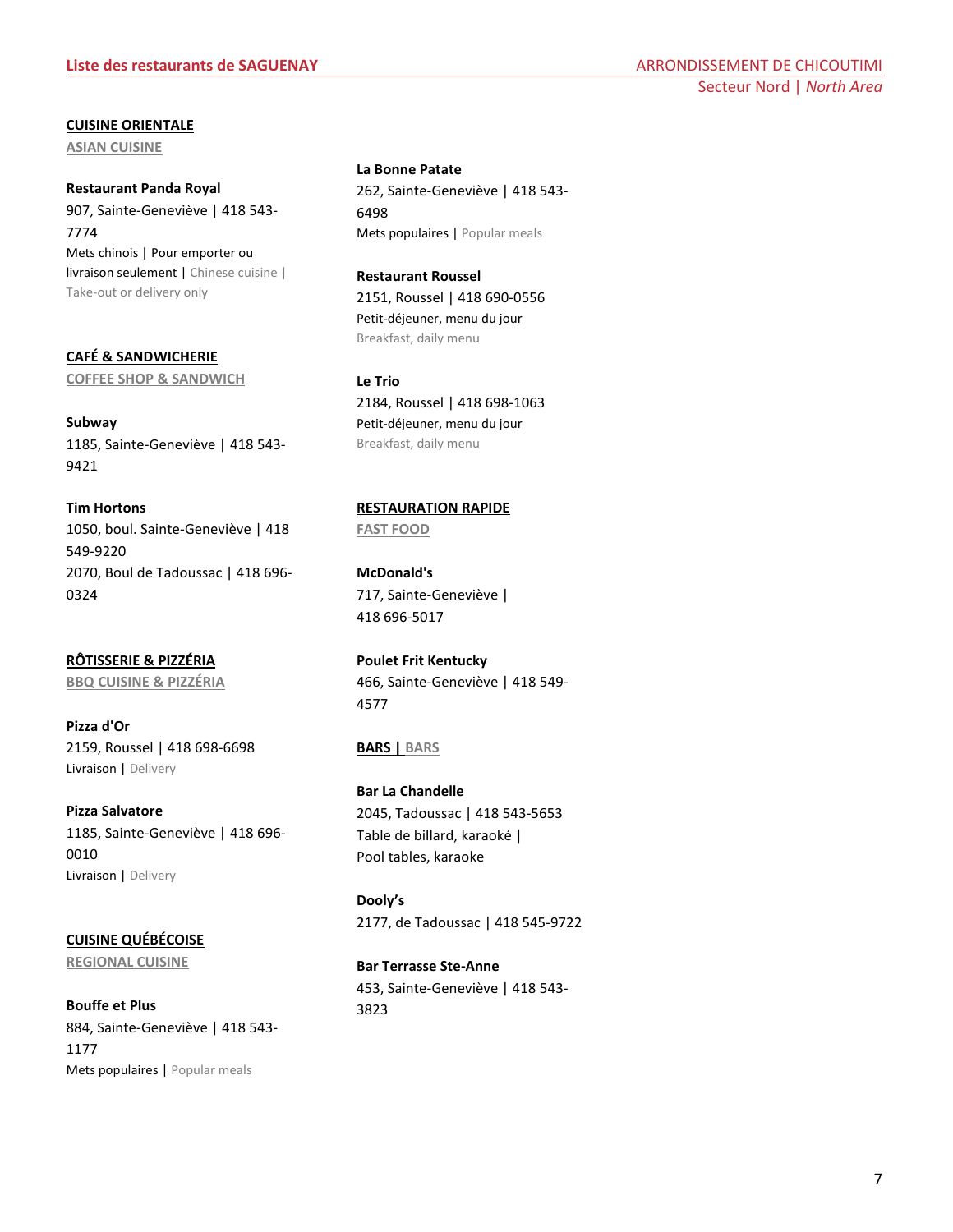**GASTRONOMIE & TERROIR FINE DINING & LOCAL PRODUCTS**

**Le Bistro au Carré** 1999, Davis | 418 412-6787 Table d'hôte, ambiance intime Table d'hôte, cozy atmosphere

**RESTAURANT-BAR & MICROBRASSERIE BAR RESTAURANT & MICROBREWERIE**

**Bistrot bar la Fonderie** 2750, de la Salle | 418 412-1384 Menu du jour, produits locaux, chansonnier Daily menu, local products, folk song

**Brasserie d'Arvida** 1983, Davis | 418 548-8491 Mets populaires | Popular meals

**Brasserie Le Pichet – Faubourg Sagamie** 2655, du Royaume | 418 548-8849 Grillades, poulet, menu du jour Grill, chicken, daily menu

**CUISINE EUROPÉENNE EUROPEAN CUISINE**

**Mikes** 2680, du Royaume | 418 548-0088 Cuisine italienne, pâtes, pizzas | Livraison Italian cuisine, pasta, pizzas | Delivery

**CAFÉ & SANDWICHERIE COFFEE SHOP & SANDWICH**

**L'Artisan Boulanger – Faubourg Sagamie** 2655, du Royaume 418 548-6198

**Passion Café** 1929, Carré Davis | 418 412-4404

**Subway** 2674, du Royaume | 418 699-1324

**Tim Hortons** 2667, du Royaume | 418 548-1817

**Mr. Puffs** 2020, boul Mellon | 438 770-1222

**RÔTISSERIE & PIZZÉRIA BBQ CUISINE & PIZZÉRIA**

**Boston Pizza – Hôtel Delta Saguenay** 2675, du Royaume | 418 213-8034 Pizzas, pâtes | Pizzas, pasta

**Pizzapro** 2736, de la Salle | 418 548-9141 Livraison | Delivery

**Pizzéria Davis** 2876, Davis | 418 548-9990 Livraison | Delivery

**CUISINE QUÉBÉCOISE**

**REGIONAL CUISINE**

**Cantine boivin - Arvida** 2013, Boul Mellon | 418-548-2228 Spécialité Poutine Boivin, Pépites (fromage frit) The famous ''Poutine Boivin'', ''Pépites'' (deep-fried cheese curds)

**Euréka** 2802, de la Salle | 418 548-4199 Petit-déjeuner, menu du jour Breakfast, daily menu

**Le Délice – Faubourg Sagamie** 2655, du Royaume | 418 548-3330 Menu du jour | Daily menu

**RESTAURATION RAPIDE FAST FOOD**

**McDonald's**  2683, du Royaume | 418 548-0767

**Burger King** 2172, rue Saint-Abert | 418 695- 3836

#### **BARS | BARS**

**Cabaret JR** 2859, du Royaume | 418 548-8496 Danseuses exotiques | Exotic dancers

**Bar Le Classic** 2790, de La Salle | 418 412-6100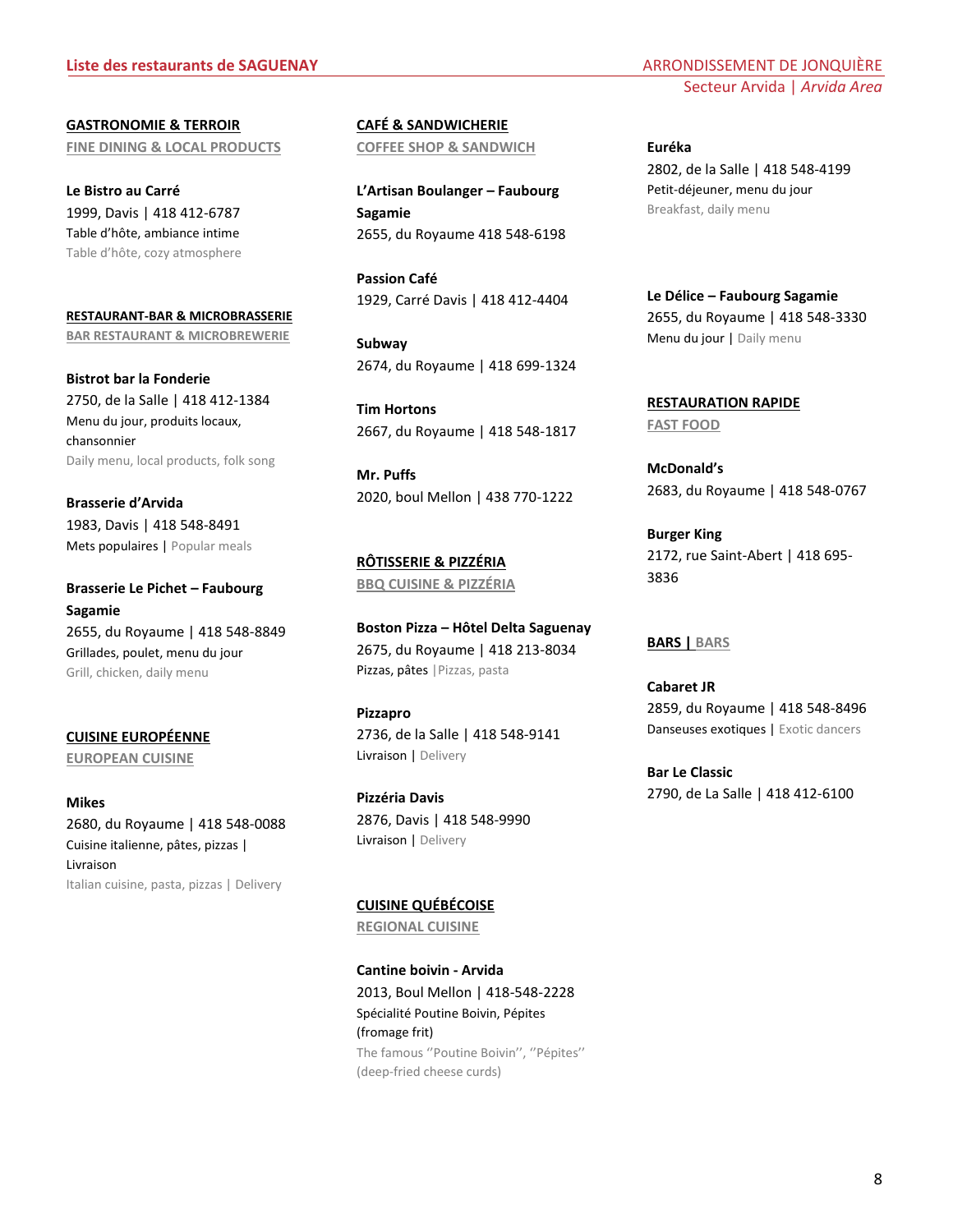#### **Liste des restaurants de SAGUENAY ARRONDISSEMENT DE JONQUIÈRE**

**GASTRONOMIE & TERROIR FINE DINING & LOCAL PRODUCTS**

**Le Bergerac** 3919, Saint-Jean | 418 542-6263 Réservation recommandée Upon Reservation only

**RESTAURANT-BAR & MICROBRASSERIE BAR RESTAURANT & MICROBREWERIE**

**HopEra – Microbrasserie & Pizzeria** 2377, Saint-Dominique | 418 412- 9900 Microbrasserie, pizzas au four à bois Microbrewery, wood-fired pizzas

**Le Shack – Resto Pub** 2429, Saint-Dominique | 418 512- 1012 Bar sportif | Sports bar

**La Voie Maltée** 2509, Saint-Dominique | 418 542- 4373 Microbrasserie, cuisine du marché Microbrewery, fresh market cuisine

**GRILLADES & FRUITS DE MER GRILL & SEAFOOD** 

**Le Barillet** 2523, Saint-Dominique | 418 547- 2668

**L'Entre-Côte Riverin** 2402, Saint-Dominique | 418 695- 0990 Apportez votre vin Bring your own wine

**Resto Roberto** 2315, Saint-Hubert | 418 695-1555 Pâtes, pizzas, poulet Pasta, pizzas, chicken

**CUISINE ORIENTALE ASIAN CUISINE** 

**Aki Thaï / Aki Sushi** 2350, Saint-Hubert | 418 547-1205

**Restaurant Sam-Sam** 3880, Harvey | 418 695-1683 Buffet chinois | Livraison Chinese buffet | Delivery

**Thaï Express** 3821, Boul. Harvey | 418 412-6020

**Yuzu Express** 2085, Boul. Mellon 2620, rue Saint-Hubert

**CAFÉ & SANDWICHERIE COFFEE SHOP & SANDWICH**

**L'Érudit café** 2480, Saint-Dominique |418 695- 2233

**Café La Réserve** 1952, Boul. Mellon | 418 548-6222

**Ici Le Café Klimt** 2434, Saint-Dominique | 418 695- 0100 Café équitable, pâtisseries Fair trade coffee, pastries

#### **Subway**

3705, Harvey | 418 695-8747 2600, Saint-Hubert | 418 412-4312 2460, René-Lévesque | 418 695- 6555 2674 du Royaume | 418-699-1324

# **Tim Hortons**

3587, Harvey | 418 512-0766 3820, Harvey | 418 412-4600 3895, des Mouettes | 418 547-3779

# Secteur Kénogami | *Kénogami Area*

2390, René-Lévesque | 418 542- 2254 2667, du Royaume | 418 548-1817

**Vite des Péchés** 2449, Saint-Dominique | 418 412- 4676 Sandwichs, pâtisseries Sandwiches, pastries

**RÔTISSERIE & PIZZÉRIA BBQ CUISINE & PIZZÉRIA**

**Pizza Salvatore** 2302, René-Lévesque | 418 695- 2222 Livraison | Delivery

**Rodi Resto-Pizzéria**  3497, Saint-François | 418 693-6639 Livraison | Delivery

**Rôtisserie St-Hubert** 3657, Harvey | 418 542-0363 Livraison | Delivery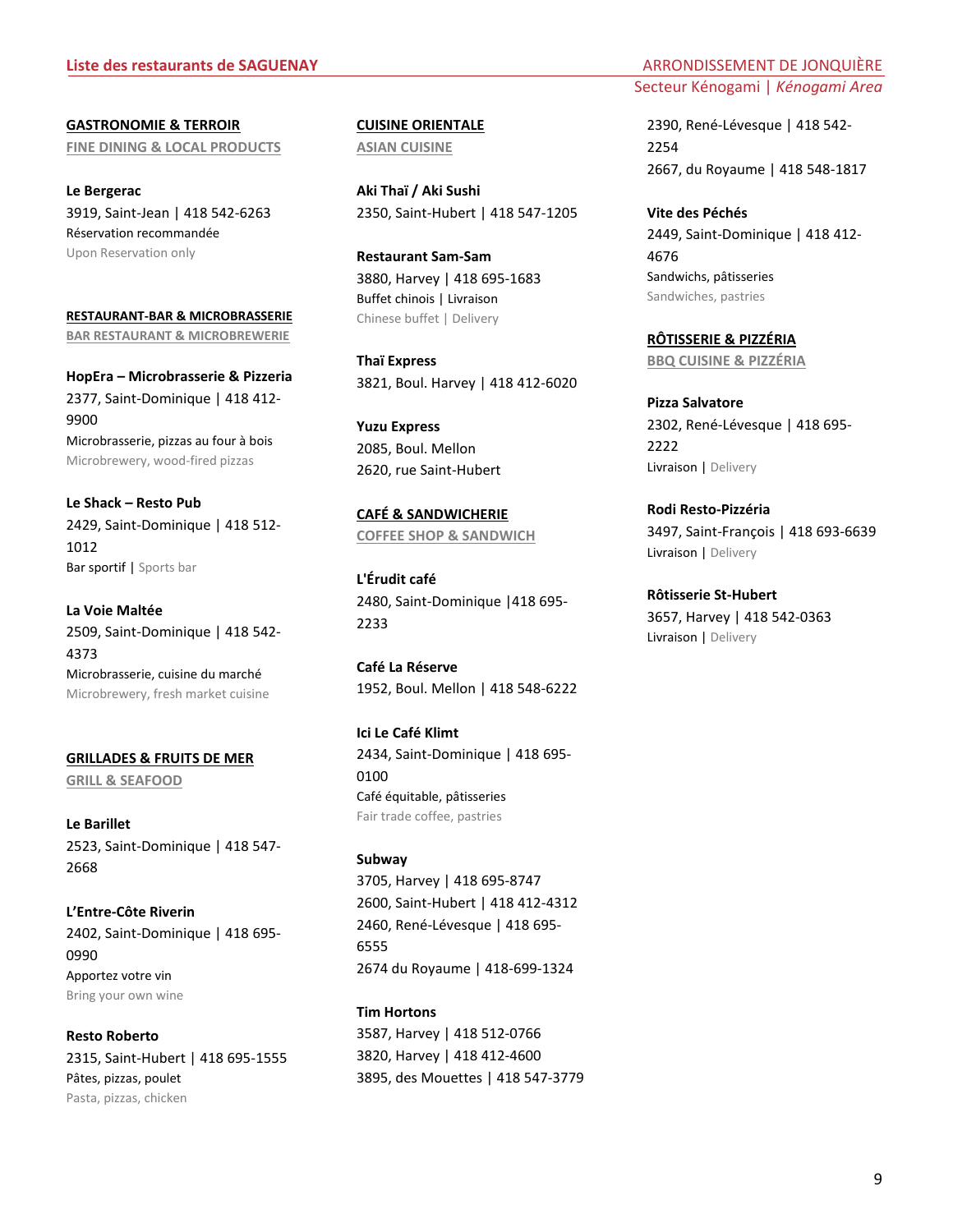#### **Liste des restaurants de SAGUENAY ARRONDISSEMENT DE JONQUIÈRE**

**CUISINE QUÉBÉCOISE REGIONAL CUISINE**

**Le P'tit Cheminaut** 2439, Saint-Dominique | 418 546- 1112 Petit-déjeuner, menu du jour Breakfast, daily menu

**Le P'tit St-Do** 2477, Saint-Dominique | 418 695- 4343 Petit-déjeuner, service rapide Breakfast, fast food

**Pavillon du Hot-Dog** 2088, Saint-Dominique | 418 547- 4533 Mets populaires | Popular meals

**Les 400 Coups** 2350, Saint-Dominique | 418 542- 0400 Fondues, fruits de mer & pâtes | Fondues, seafood, pasta

**RESTAURATION RAPIDE FAST FOOD**

**A&W** 3733, boul. Harvey | 418 512-0833

**McDonald's**  3690, Harvey | 418 542-8141

**Poulet Frit Kentucky** 3814, Harvey | 418 547-3534

#### **BARS | BARS**

**Bar Le Berlioz Night Club** 2420, Saint-Dominique | 418 542-4022

**Bar Le Blitz** 5347, du Quai | 418 542-5222

**Bar L'hippo Club** 3949, Saint-Pierre | 418 695-2155

**Bar St-Hubert** 2238, Saint-Hubert | 418 695-0225

**L'International Billard** 2400, Saint-Dominique | 418 412- 1578

**Café Bar L'Envol** 2406, Saint-Dominique | 418-547-9579

**Bar L'imprévu** 2110, Sainte-Famille | 418 412-3422

**Bar Nelson** 2095, Saint-Hubert | 418 542-7733

**Bar Roco** 3600, Guy | 418 547-1516

**Bar Le Berlioz Night Club** 2420, Saint-Dominique | 418 542-4022

**RESTAURANT-BAR & MICROBRASSERIE BAR RESTAURANT & MICROBREWERIE**

**Le Grill Resto Pub** 1999, Sainte-Famille | 418 542-3642 Steak sur charbon de bois d'érable Maple charcoal steakhouse

**CUISINE EUROPÉENNE EUROPEAN CUISINE**

**Mia Pasta**  2304, René-Lévesque | 418 695-2330 Pâtes, pizzas fines, salades Pasta, gourmet pizzas, salads Secteur Kénogami | *Kénogami Area*

**RÔTISSERIE & PIZZÉRIA BBQ CUISINE & PIZZÉRIA**

**Fine Gueule Pizzeria** 1952, Sainte-Famille | 418 542-0311 Pizzas | Livraison | Pizzas | Delivery **CUISINE QUÉBÉCOISE REGIONAL CUISINE**

**Chez Bébé** 2110, Sainte-Famille | 418 542-5577 Mets populaires | Popular meals

**Dixie et Paul** 2077, Sainte-Famille | 418 547-2106 Poulet frit, poisson pané | Livraison | Fast food, fried chicken, fish and chips | Delivery

**Restaurant chez Mamy** 1999, Sainte-Famille | 418 542-6869 Mets populaires | Popular meals

**Aux Trois Points** 3645, du Royaume | 418 547-6171 Petit-déjeuner, menu du jour | Livraison Breakfast, daily menu | Delivery

**La Vilaine Restaurant-Bar – Motel Princesse** 2166, des Étudiants | 418 542-8106 Mets populaires | Popular meals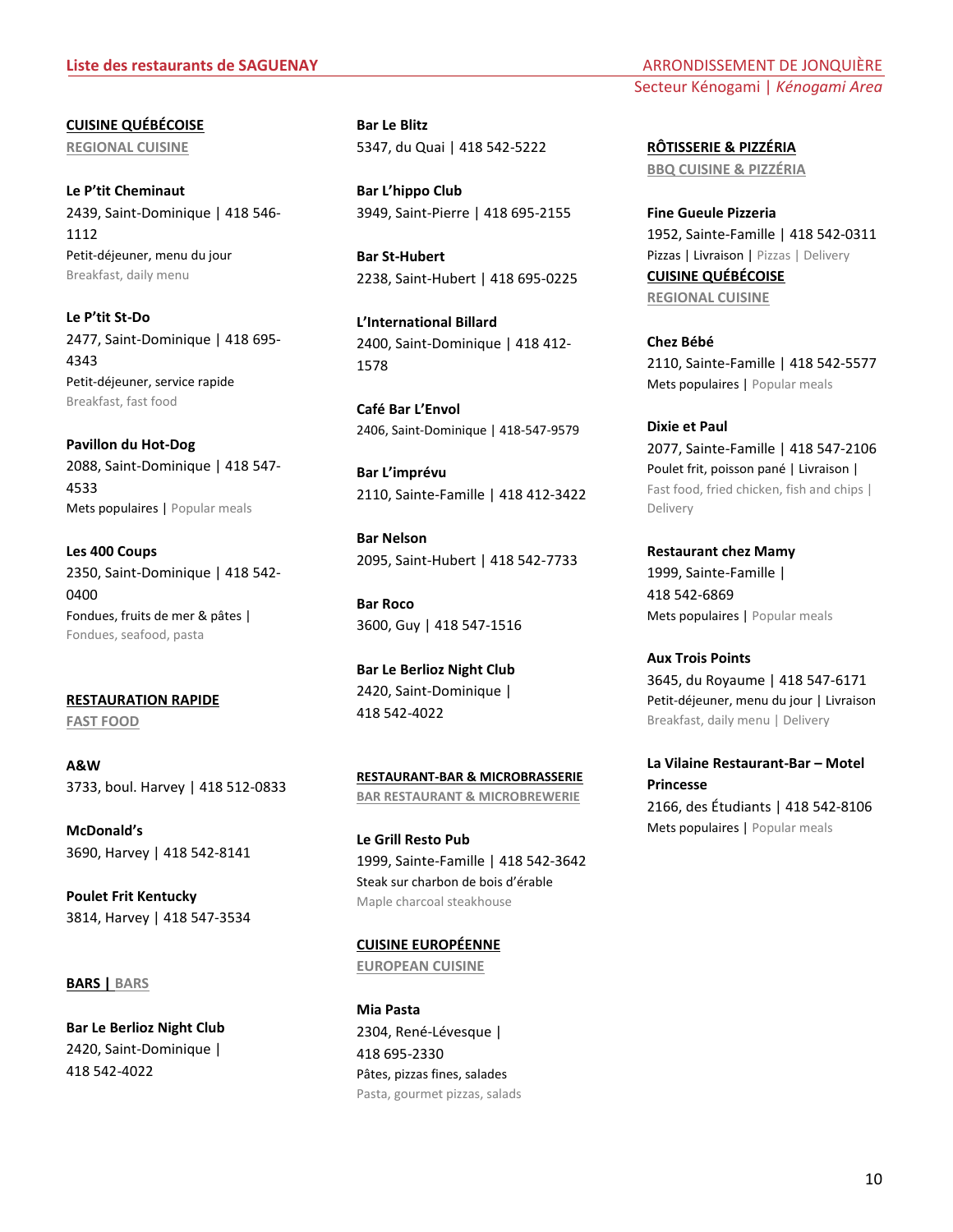**GASTRONOMIE & TERROIR FINE DINING & LOCAL PRODUCTS**

**Le Doyen – Auberge des 21** 621, Mars | 418 697-2121 Gibiers, fruits de mer, saveurs autochtones Game, seafood, Native inspired cuisine

**La Grange aux Hiboux** 521, Mars | 418 544-7716 Cuisine du marché, options végétariennes, brunch le dimanche Fresh market cuisine, vegetarian options, (weekdays), Sunday brunch

#### **Opia**

865, Victoria | 418 697-6742 Fine cuisine du marché, inspiration française, fruits de mer French-inspired fresh market cuisine, seafood.

**Les Outardes – Auberge des Battures** 6295, de la Grande-Baie S 418 544-8234 Fine cuisine française, gibiers Gourmet French cuisine

**RESTAURANT-BAR & MICROBRASSERIE BAR RESTAURANT & MICROBREWERIE**

**Au Pavillon Noir** 780, des Croisières | 418 306-2666 Grillades, viande fumée, menu bistro Grill, smoked meat, pub menu

**GRILLADES & FRUITS DE MER**

**GRILL & SEAFOOD**

**La Normande** 2761, Mgr-Dufour | 418 544-0311 Mets populaires, petit-déjeuner Popular meals, breakfast

**CUISINE EUROPÉENNE**

**EUROPEAN CUISINE**

**Bistro Café Summum** 810, rue Mars | 418 544-0000 Burgers, tartares, pizzas fines, petitdéjeuner, cafés spécialisés Burgers, tartars, gourmet pizzas, breakfast, fine coffee RÉOUVERTURE LE 8 MAI 2022

**Mikes** 285, de la Grande-Baie N 418 544-8228 Cuisine italienne, pâtes, pizzas | Livraison Italian cuisine, pasta, pizzas | Delivery

**CUISINE ORIENTALE** 

**ASIAN CUISINE** 

**Aki Sushi (comptoir seulement)** Magasin Général du Quai 850, Victoria | 418 306-2282 Pour emporter seulement Take-out only

**La Baie du Dragon – Galeries de La Baie** 2143, Bagot | 418 306-2686 Buffet asiatique | Livraison Asian buffet | Deliver

## **CAFÉ & SANDWICHERIE**

**COFFEE SHOP & SANDWICH**

**Subway** 1342, Bagot | 418 544-0200

**Tim Hortons** 1000, Bagot | 418 544-2224 **RÔTISSERIE & PIZZÉRIA**

**BBQ CUISINE & PIZZÉRIA**

**Pizza maximum** 1083, Bagot | 418 544-5556 Livraison | Delivery